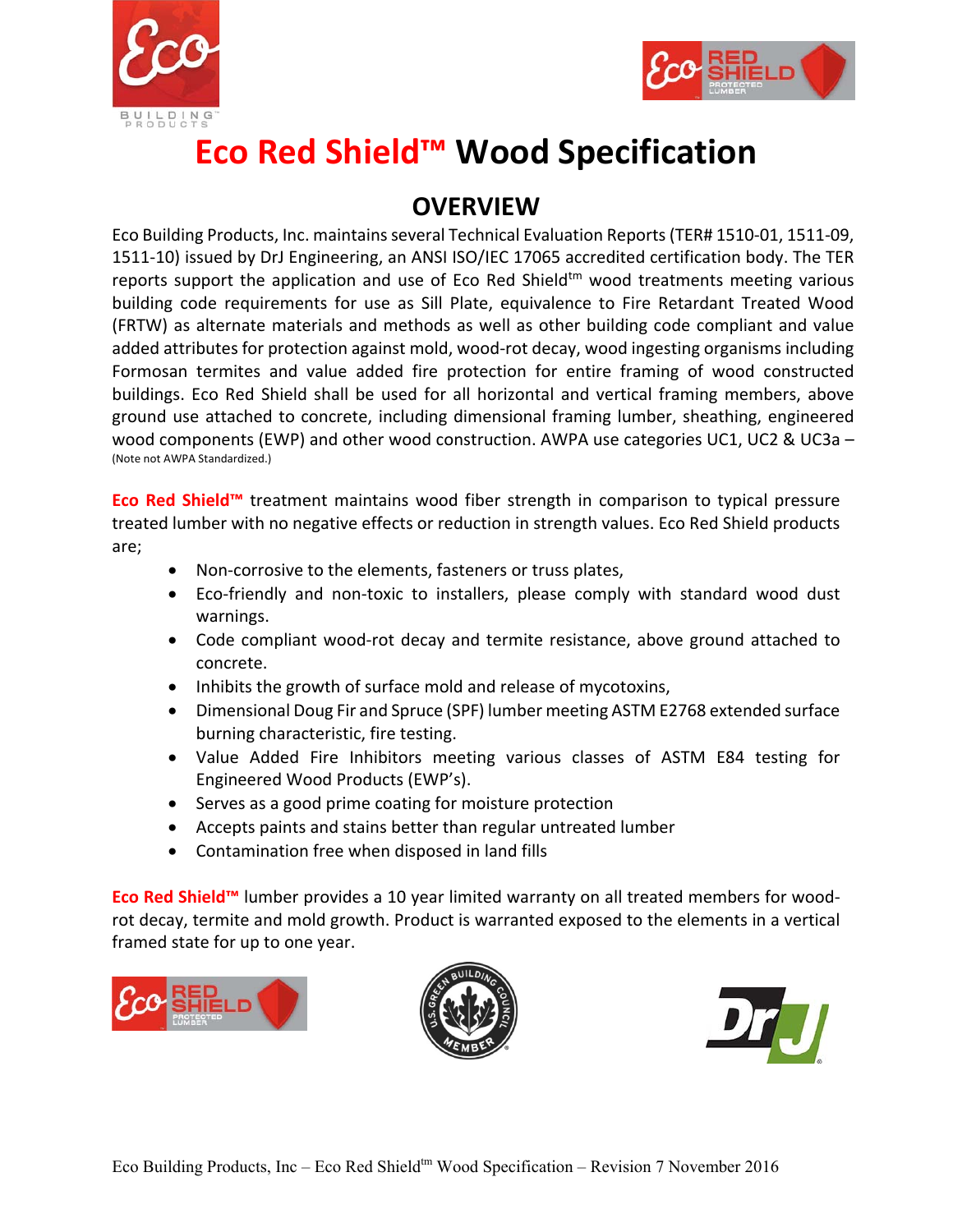



# **Eco Red Shield™ Wood Specification**

### **ICC Division: 06 05 83 – Shop Applied Wood Coatings 06 11 00 – Wood Framing 06 17 00 – Shop Fabricated Structural Wood**

### **PART 1 ‐ GENERAL**

### **1.1** SUMMARY

- A. Factory‐applied fungal decay, termite resistant, mold and fire inhibitor treatment for wood members, including dimensional framing lumber, sheathing, engineered wood components and other wood construction, not constantly exposed to prolonged wetting (UC3a).
- B. Related Sections: Section(s) related to this section include:
	- 1. Rough Carpentry: ICC Division 6 Rough Carpentry Section.
	- 2. Finish Carpentry: ICC Division 6 Finish Carpentry Section

### **1.2 REFERENCES**

### A. **American Wood Protection Association (AWPA):**

- 1. AWPA Standard E1‐09, Standard Method for Laboratory Evaluation to Determine Resistance to Subterranean Termites.
- 2. AWPA Standard E10‐09 Standard Method of Testing Wood Preservatives by Laboratory Soil‐Block Cultures
- 3. AWPA Standard E12‐08 Standard Method of Determining Corrosion of Metals in Contact with Treated Wood.
- 4. AWPA E21©, Standard Test Method for the Evaluation of Preservative Coating for Lumber and Timbers Against Subterranean Termites in Above-Ground, Protected Applications (UC1 and UC2)
- 5. AWPA M4, Standard for the care of preservative-treated wood products.

### B. **ASTM International (ASTM):**

- 1. ASTM D 3273‐00 (2005), Standard Test Method for Resistance to Growth of Mold on the Surface of Interior Coatings in an Environmental Chamber or equivalent.
- 2. ASTM D5590 ‐ 00(2010) Standard Test Method for Determining the Resistance of Paint Films and Related Coatings to Fungal Defacement by Accelerated Four‐Week Agar Plate Assay
- 3. ASTM D 3345‐74 (1999), Standard Test Method for Laboratory Evaluation of Wood and Other Cellulosic Materials for Resistance to Termites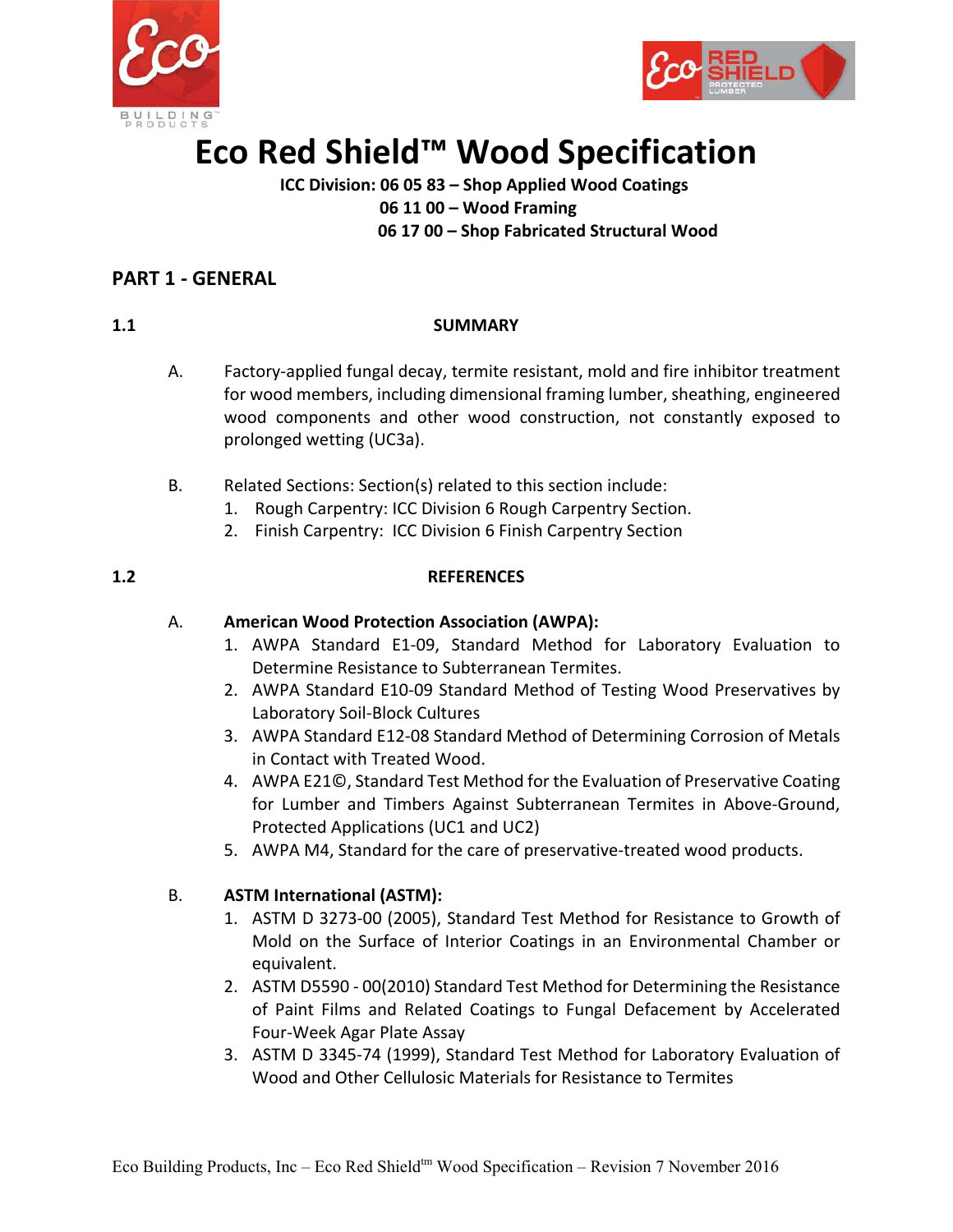



- 4. ASTM E 84‐09 (UL723, NFPA 255, UBC 8‐1) ‐ Standard Test Method for Surface Burning Characteristics of Building Materials Extended 20 minutes.
- 5. ASTM E2768‐11 Standard test method for Extended Duration Surface Burning Characteristics of Building Materials (30‐minute tunnel test)
- 6. ASTM D198 ‐ 09 Standard Test Methods of Static Tests of Lumber in Structural **Sizes**
- 7. ASTM D5116 TVOC, Formaldehyde and Aldehyde emission level testing in accordance with industry standard protocols.

### C. **Product Evaluation Services provided by DrJ Engineering (TER's)**

DrJ has received [ISO/IEC 17065 accreditation\(link is external\)](https://www.ansi.org/Accreditation/product-certification/AllDirectoryDetails.aspx?prgID=1&orgID=2125&statusID=4) [\(see certificate\)](http://www.drjengineering.org/sites/default/files/uploads/attachments/node/292/drj_17065_certificate_2015.pdf), an international standard for ensuring the competence of organizations that perform product certifications. ISO/IEC 17065 accreditation ensures that DrJ's product certifications are impartial, consistent with international standards, and based on objective testing and analysis. DrJ also complies with the requirements of *IBC* [Section 1703.](http://www.drjengineering.org/ibc-section-1703) DrJ's accreditation covers a broad range of engineering and construction categories:

- ICS 93 CIVIL ENGINEERING
	- 93.010 Civil engineering in general
- **.** ICS 91 CONSTRUCTION MATERIALS AND BUILDING
	- 91.040 Buildings
	- 91.060 Elements of buildings
	- 91.080 Structures of buildings
	- 91.100 Construction materials
- D. Eco Red Shield™ (FT) Fire Treated is Factory Applied Treatment Impregnating On All Six Sides Over Douglas‐Fir (DF‐L) and Spruce‐Pine‐Fir (SPF) Dimensional Solid Sawn Lumber:

| <b>LUMBER</b>                          |                | <b>FLAME</b>  | <b>SMOKE</b>       |              | <b>MINIMUM</b>   |
|----------------------------------------|----------------|---------------|--------------------|--------------|------------------|
|                                        |                | <b>SPREAD</b> | <b>DEVELOPMENT</b> | <b>FLAME</b> | <b>TREATMENT</b> |
| <b>PRODUCTS</b>                        | <b>SPECIES</b> | <b>INDEX</b>  | <b>INDEX</b>       | <b>FRONT</b> | <b>COVERAGE</b>  |
|                                        |                |               |                    |              |                  |
| $2\times2$ , $2\times4$ , $2\times6$ , |                |               |                    |              |                  |
| $2\times8, 2\times10,$                 | Douglas        |               |                    |              |                  |
| $2\times12, 4\times4$                  | Fir            | Maximum       | Maximum            |              |                  |
| <b>Sizes</b>                           | $(DF-L)$       | $\leq$ 25     | $\leq$ 25          | $< 10.5$ ft. | 11.5 grams/ft2   |
| $2\times2$ , $2\times4$ , $2\times6$ , |                |               |                    |              |                  |
| $2\times8, 2\times10,$                 | Spruce-        |               |                    |              |                  |
| $2 \times 12, 4 \times 4$              | Pine-Fir       | Maximum       | Maximum            |              |                  |
| <b>Sizes</b>                           | (SPF)          | $\leq$ 25     | $\leq$ 25          | $< 10.5$ ft. | 11.5 grams/ft2   |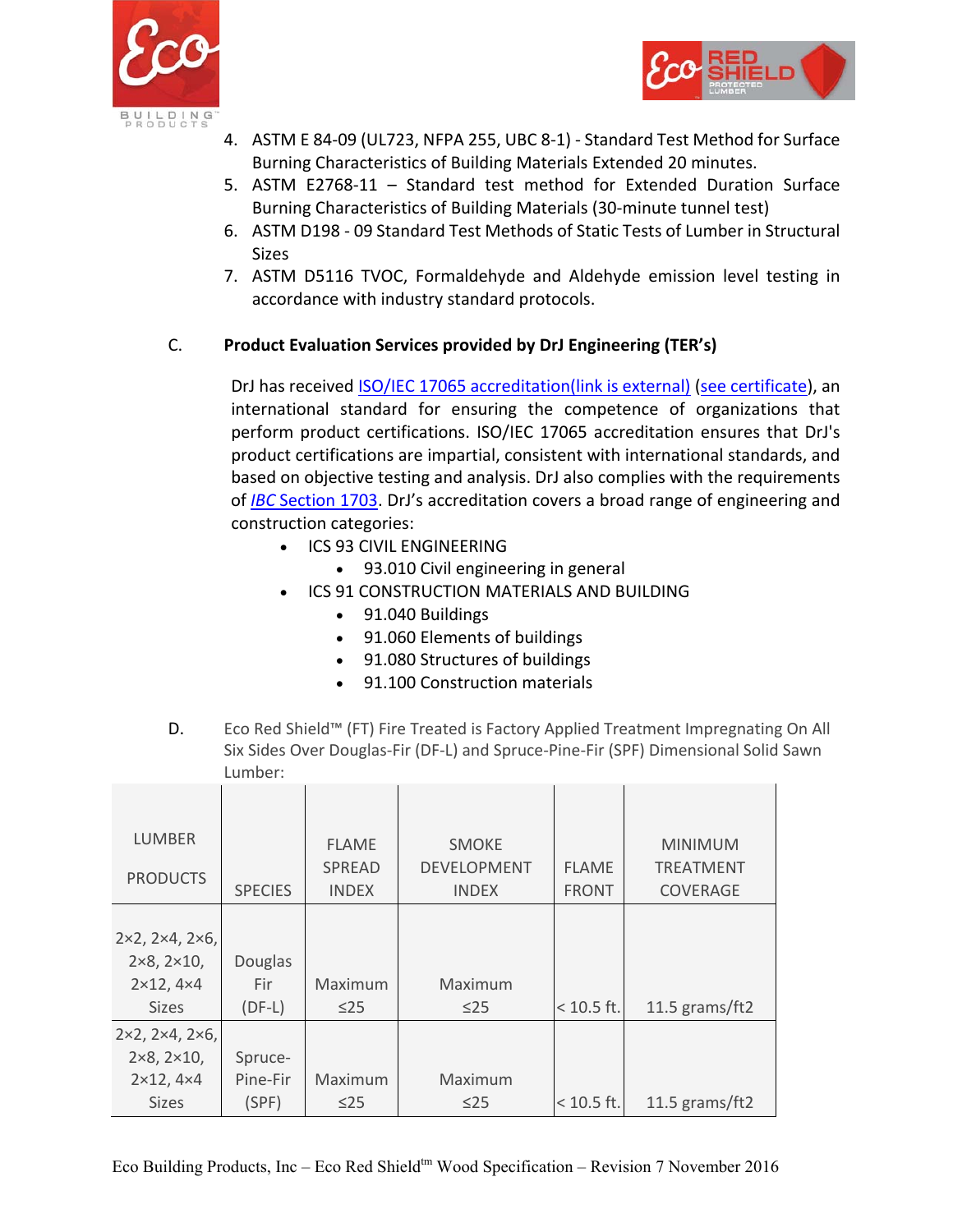



Note 1: These results do not apply to engineered wood products, or sheathing products.

Note 2: Strength Adjustment factors are not within the scope of this QAI listing.

Note 3: Eco Red Shield™ (FT) Fire Treated is not for use in conditions exposing the product to weathering.

BUILDING CODES CITED in testing reports:

1. National Fire Protection Association, ANSI/NFPA No. 101, "Life Safety Code".

2. International Building Code, Chapter 8, Interior Finishes, Section 803.

(Eco Red Shield Fire Retardant Treatment Test Results per [QAI Listing #B1053-1\)](http://qai.org/wp-content/uploads/2015/09/B1053-1-Edition-3-Eco-Building-Products-Listing-Page.pdf) 

Please reference Eco Red Shield TER 1510-01 for complete specifications on compliance to IBC section 2303.2 and section 104.11 http://www.drjcertification.org/ter/2016/mar/eco-red-shieldtm-wood-protection-coating

### **1.3 SYSTEM DESCRIPTION**

A. Performance Requirements: Provide decay resistant, mold resistant, termite resistant (Formosan), fire inhibitor (Class "A") treatment which will perform in accordance with manufacturer's stated performance criteria without defects, damage or failure.

### **1.4 SUBMITTALS**

- A. Product Data: Submit manufacturer's descriptive data and test results for treated products in accordance with IBC Section 1703 demonstrating full compliance as stated with our Technical Engineering Reports.
- B. Manufacturers Technical Engineering Reports (1510‐01, 1511‐09, 1511‐10) Reports can be found at http://www.drjcertification.org/client/7/eco-buildingproducts
- C. Eco Red Shield Fire Retardant Coatings Test Results [QAI Listing #B1053-1](http://qai.org/directory/eco-building-products/)

### **1.5 QUALITY ASSURANCE**

A. Wood Coating Plant Qualifications: Wood coating plant experienced in performing work of this section are under Quality Auditing Institute (QAI) third party quarterly random inspection program, which QAI is an approved IAS accredited inspection agency (AC98) in compliance with ISO/IEC Standard 17020. QAI Inspection agency approval AA‐723.

### **1.6 DELIVERY, STORAGE & HANDLING**

A. General: Comply with ICC Division 1 Product Requirements Sections.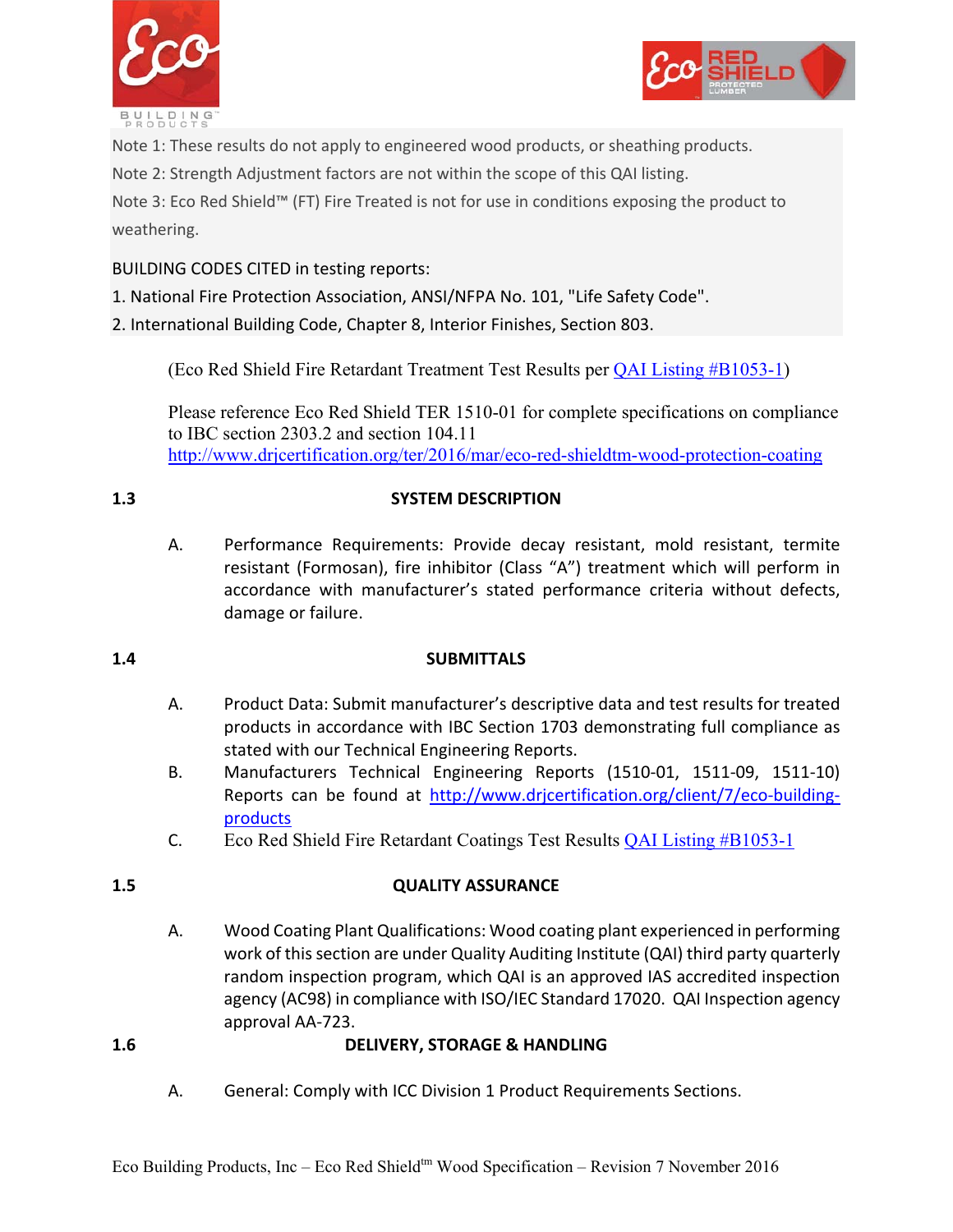



- B. Storage and Protection: Store materials protected from exposure to prolonged harmful weather conditions and at temperature conditions recommended by manufacturer. Product shall be stored a minimum of 6 inches from ground contact.
- C. Protect treated wood from damage during construction.

### **1.7 WARRANTY**

- A. Project Warranty: Refer to Conditions of the Contract for project warranty provisions.
- B. Manufacturer's Warranty: Submit, for Owner's acceptance, manufacturer's standard warranty document executed by authorized company official. Manufacturer's warranty is in addition to, and not a limitation of, other rights Owner may have under the Contract Documents.
- C. Warranty Period: Twelve Months (12) exposed to the elements in a vertical framed state and an additional Ten (10) years commencing on Date of Substantial Completion.
- D. Further details can be viewed and/or downloaded from the Manufacturer's web site on the Technical Specifications page.

### **PART 2 ‐ PRODUCTS**

### **2.1 DECAY RESISTANT, TERMITE RESISTANT, MOLD RESISTANT, FIRE INHIBITOR TREATMENT ‐ Eco Red Shieldtm Sill Plate (SP) – Advanced Framing Lumber (AFL) ‐ Fire treated (FT)**

A. Manufacturer: Eco Building Products, Inc.

Contact: 11568 Sorrento Valley Road – Suite 13 San Diego, CA 92121 USA Phone: 760.732‐5826 Fax: 760.659.7730 Email: info@ecob.net Web: www.ecob.net

- B. Substitutions: No substitutions permitted.
- C. Coating Chemicals: Proprietary broad‐spectrum anti‐fungal, anti‐mold, anti‐ termite (Disodium Octaborate Tetrahydrate) and fire inhibitor chemicals registered with EPA where/when applicable. Finished products are sold under the EPA Treated Article Exemption in 40 CFR 152.25(a)
- D. The scope of this document is for insertion into a section of generic specifications or generic/ proprietary specifications covering rough carpentry to include preservative coated wood.
- E. Eco Red Shield meets building code requirements for AWPA use categories UC1, UC2 & UC3a as direct substitute for traditional pressure treated lumber providing